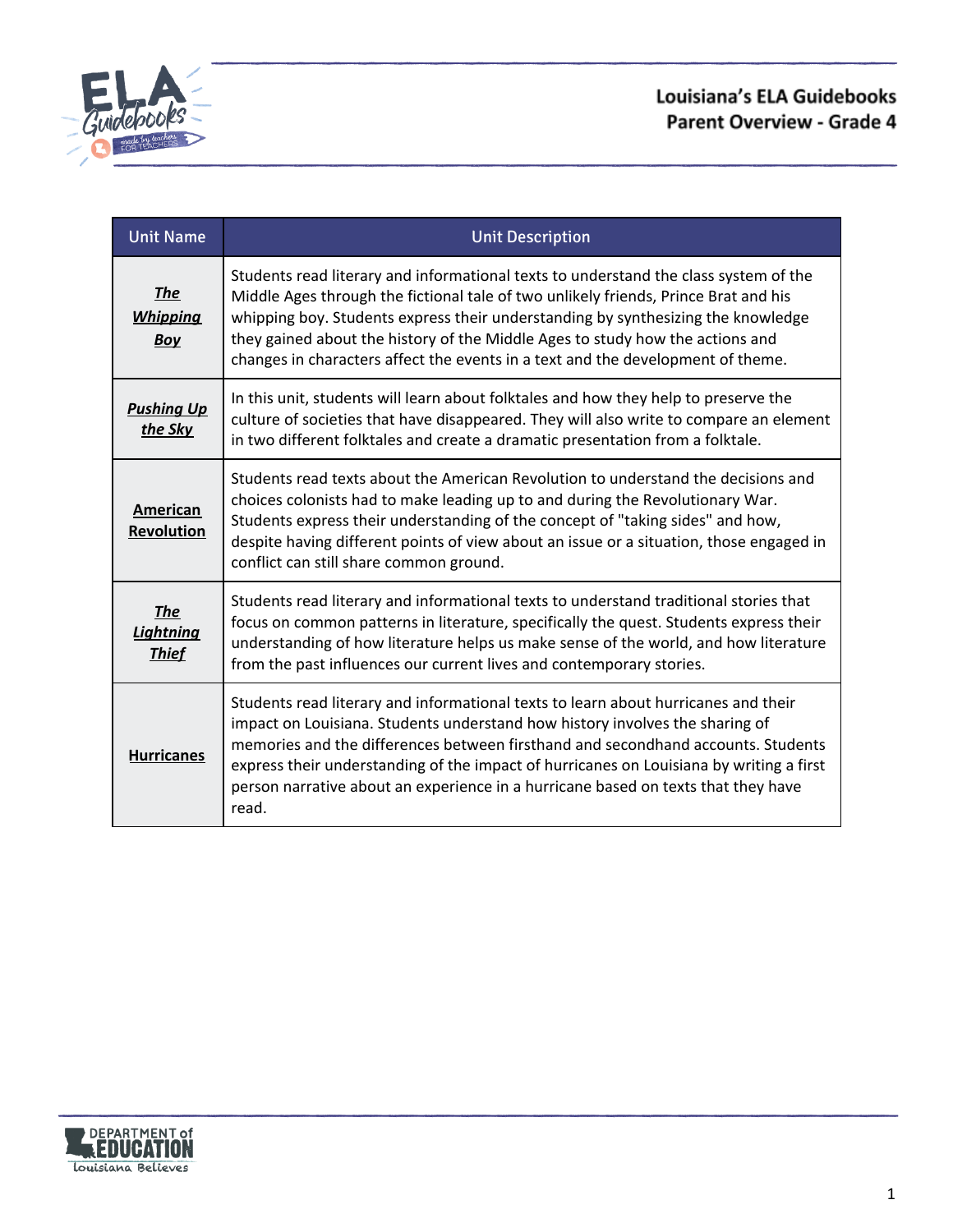

## <span id="page-1-0"></span>**The Whipping Boy**

## **About this Unit**

By the end of this unit, students will have read to understand the balance of power and class systems of the Middle Ages. Students will use this knowledge to study how non-fiction can influence a fictional text and how a character's actions and changes can affect the events in a text and the development of theme.

The main text students will read in this unit is *The Whipping Boy* by Sid Fleishman. *The Whipping Boy* is a novel about a young boy named Jemmy, a street urchin who catches rats in order to earn money. He comes to live in the king's palace to serve as a whipping boy for the young, extremely misbehaved prince, known as Prince Brat. Jemmy's job is to take the prince's punishment blows because it is illegal to whip royalty. The story follows the changes in the two boys' relationship. Throughout the unit, students will engage in research to build knowledge of the Middle Ages. Building knowledge of this topic will help you to better understand the characters and setting of the main text. At the end of this unit, students will be asked to write a response that analyzes events and characters to determine the theme of the novel.

### **Unit Texts**

In this unit, students will read the following texts:

- *The Whipping Boy by Sid Fleishman*
- *The Horrible, Miserable, Middle Ages* by Kathy Allen
- *A Medieval Feast* by Aliki
- *The Usborne Internet-Linked Medieval World* by Jane Bingham
- *Magic Tree House Fact Tracker: Knights and Castles* by Will Osborne and Mary Pope Osborne
- *●* "The Middle Ages" by the Louisiana Department of Education
- *● Usborne Quicklinks for Medieval World* by Usborne Publishing
- *● The Amazing Middle Ages* by History for Kids
- *● Interactives: Middle Ages* by Annenberg Learner
- *● Middle Ages for Kids: Index* by MrDonn.org
- *● History: Middle Ages Timeline for Kids* by Ducksters through Technological Solutions, Inc. (TSI)
- "The Middle Ages: Medieval Castles" by ReadWorks

### **Possible Supports**

### **Support for Background Knowledge**

Students might need extra support with the content and texts before starting the unit. Instructional videos to support students in building context about the Middle Ages and feudalism can be found here: <https://learnzillion.com/wikis/171090-whipping-boy-let-s-set-the-context-videos/>.

Students can watch these videos on any device. Students will encounter stopping signs across the video when they should pause to complete part of a handout. Students will need a printed handout for each video which can be found on the "Additional Materials" tab.

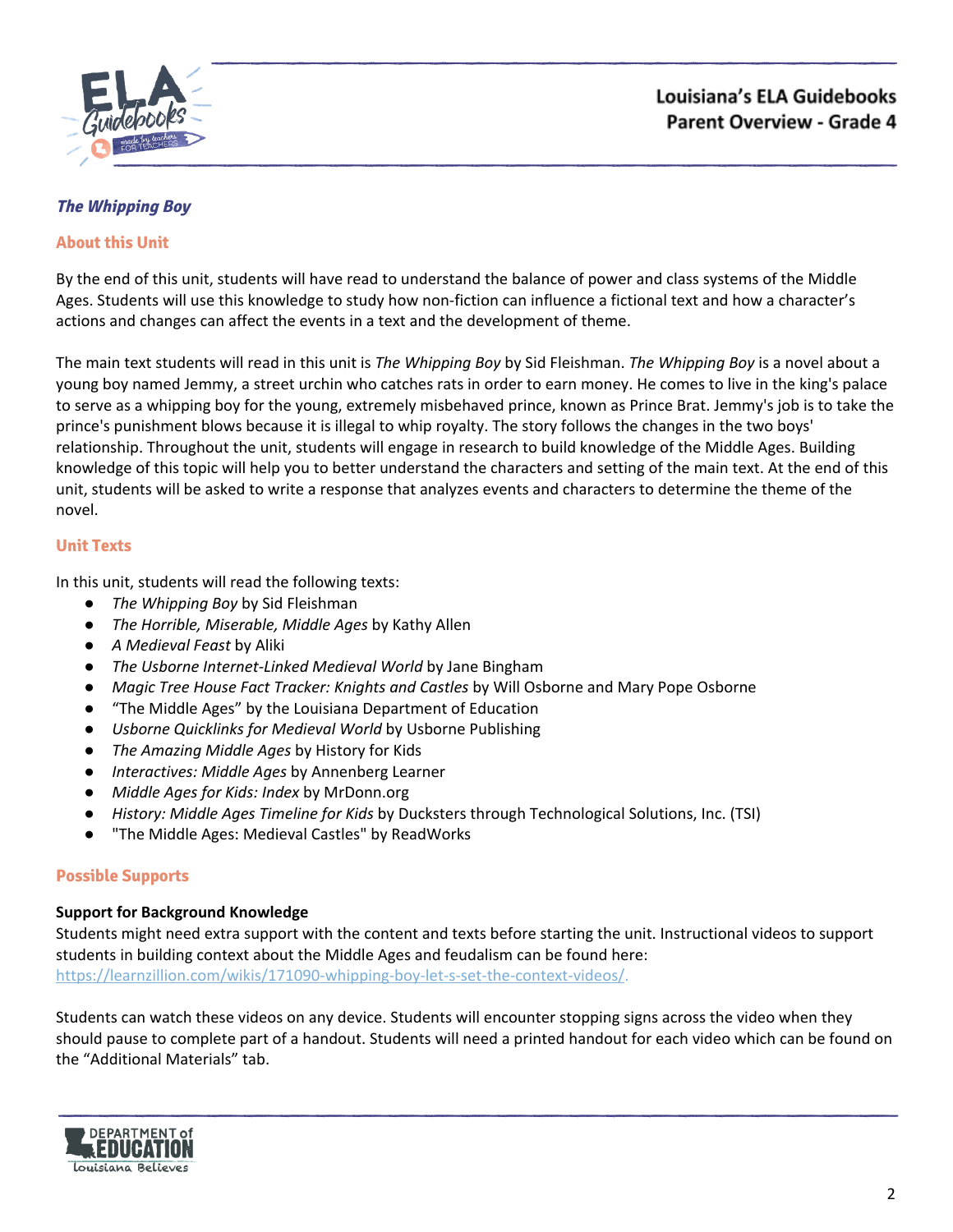

## **Support for Language**

- The following words and their word families are important to the unit focus. Throughout the unit, students will read these words in multiple texts and learn the meaning of them. Students should use these words in their conversations and written responses. As often as you can, you should try to work these words into your conversations with students.
	- king, kingdom, kingly
	- defy, defiant, defiantly
	- obey, obeys, obedient, obediently, obeyer

## **Support for Reading**

Students who are still learning English may need to use native language to English dictionaries/translators, native language texts (when available) and other supports to make the texts more accessible. They will need more time to read the texts.

### **Support for Organization**

If students struggle with organization, you should

- $\bullet$  consider printing and using a self-monitoring checklist<sup>1</sup> to help them stay on task;
- $\bullet$  consider creating or asking students to help you create a daily or weekly to-do list<sup>2</sup> to help them stay on task and understand their responsibilities each day for school and at home;
- $\bullet$  consider visual/pictorial directions<sup>3</sup> to help them understand what they should be doing at certain times throughout the day;
- provide clear, realistic expectations for the recommended duration of work sessions, and break assignments into manageable work periods with suggested break times throughout materials to support student needs; and/or
- $\bullet$  provide visual support like social stories<sup>4</sup> and choice boards to reinforce expectations and support communication.

## **Support for Writing**

- consider using tools such as [transitions,](https://learnzillion.com/resources/157892/) grades 3-5, evidence [sentence](https://learnzillion.com/resources/157864/) starters, grades 3-5, and ELA [Guidebook](https://learnzillion.com/resources/81043) [Grammar](https://learnzillion.com/resources/81043) Guide and th[e](https://learnzillion.com/resources/39149-writealong) [WriteAlong](https://learnzillion.com/resources/39149-writealong)[frames.](https://learnzillion.com/resources/116858/) If you are unsure of how to use these tools, you should request a telephone conference with the student's teacher for additional guidance.
- consider allowing students to respond orally while you write down their responses, **if they qualify for an accommodation of transcribed answers**; and/or
- **●** consider having students write in their native language if English is not their first language, then translate their written responses into English on another day.

<sup>4</sup> <http://www.researchautism.net/interventions/168/social-stories-and-autism?print=1>



<sup>1</sup> <https://goalbookapp.com/toolkit/v/strategy/self-monitoring>

<sup>&</sup>lt;sup>2</sup> <https://web.uri.edu/teachonline/the-power-of-to-do-lists/>

<sup>3</sup> <https://catapultlearning.com/2016/05/17/using-visual-supports-for-students-with-developmental-disabilities/>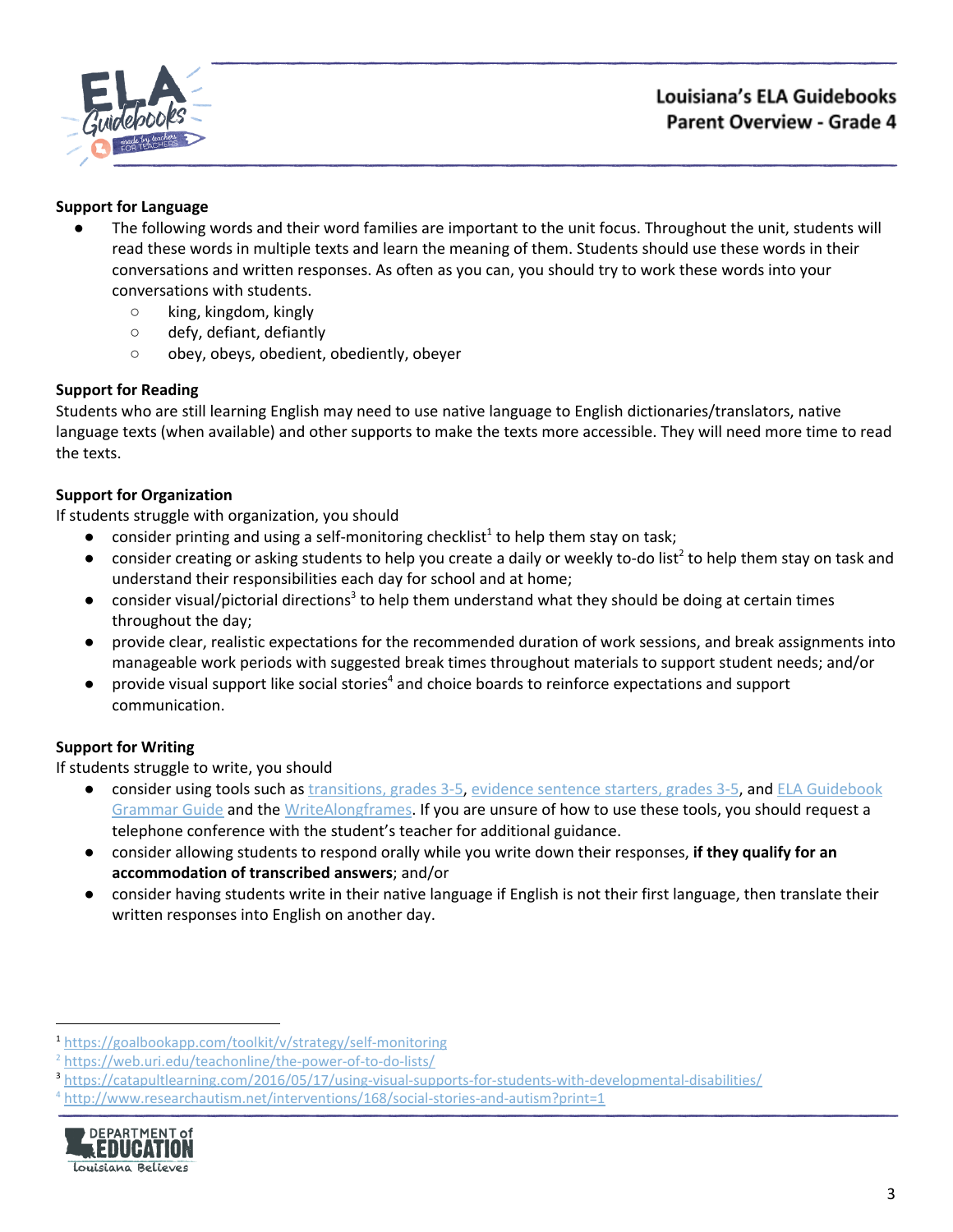

# <span id="page-3-0"></span>**Pushing Up the Sky**

## **About this Unit**

By the end of this unit, students will learn about folktales and how they help to preserve the culture of societies that have disappeared. Students will also write to compare an element in two different folktales and create a dramatic presentation from a folktale.

The main text students will read in this unit is *Pushing Up the Sky* by Joseph Bruchac which consists of several Native American tales. These folktales are filled with heroes and tricksters, bringing Native American culture alive. Throughout the unit, students will build understanding about both folktales and the elements of a drama through reading multiple folktales and informational texts that reinforce the idea that culture is preserved through the writings of a society such as their folktales. At the end of this unit, students will be asked to write a multi-paragraph essay that compares one element in two different folktales.

### **Unit Texts**

In this unit, students will read the following texts:

- *Pushing Up the Sky: Seven Native American Plays for Children* by Joseph Bruchac
- *American Tall Tales*: "Davy Crockett" and "Sally Ann Thunder Ann Whirlwind" by Mary Pope Osborne
- *Merlin and the Dragons* by Jane Yolen
- *● The People Could Fly: American Black Folktales*: "Wolf and Birds and the Fish-Horse" by Virginia Hamilton
- "What is Storytelling?": excerpt by National Storytelling Network
- "Vanishing Cultures": pages 10-17 of the Projectable Edition by National Geographic Explorer, Pathfinder Edition, May 2011
- *●* "Storytelling Provides a Means of Transmitting Culture, History" by Diana Cunningham, *The Daily Tar Heel*
- *● Ooka the Wise: Tales of Old Japan*: "Ooka and the Case of the Stolen Smell" by I.G. Edmonds
- "Using Oral Traditions to Improve Verbal and Listening Skills: Part I" by Joanne Pompano (Yale-New Haven Teachers Institute)
- "An Introduction to the Role of Storytelling in Native American Tribes" by Mary Rajotte
- *● Just So Stories*: "The Elephant's Child" and "How the Camel Got His Hump" by Rudyard Kipling

### **Possible Supports**

### **Support for Background Knowledge**

Students might need extra support with the content and texts before starting the unit. Instructional videos to support students in building context about themes in folktales, fables, and elements of dramas and scripts can be found here: <https://learnzillion.com/wikis/171091-pushing-up-the-sky-let-s-set-the-context-videos/>.

Students can watch these videos on any device. Students will encounter stopping signs across the video when they should pause to complete part of a handout. Students will need a printed handout for each video which can be found on the "Additional Materials" tab.

### **Support for Language**

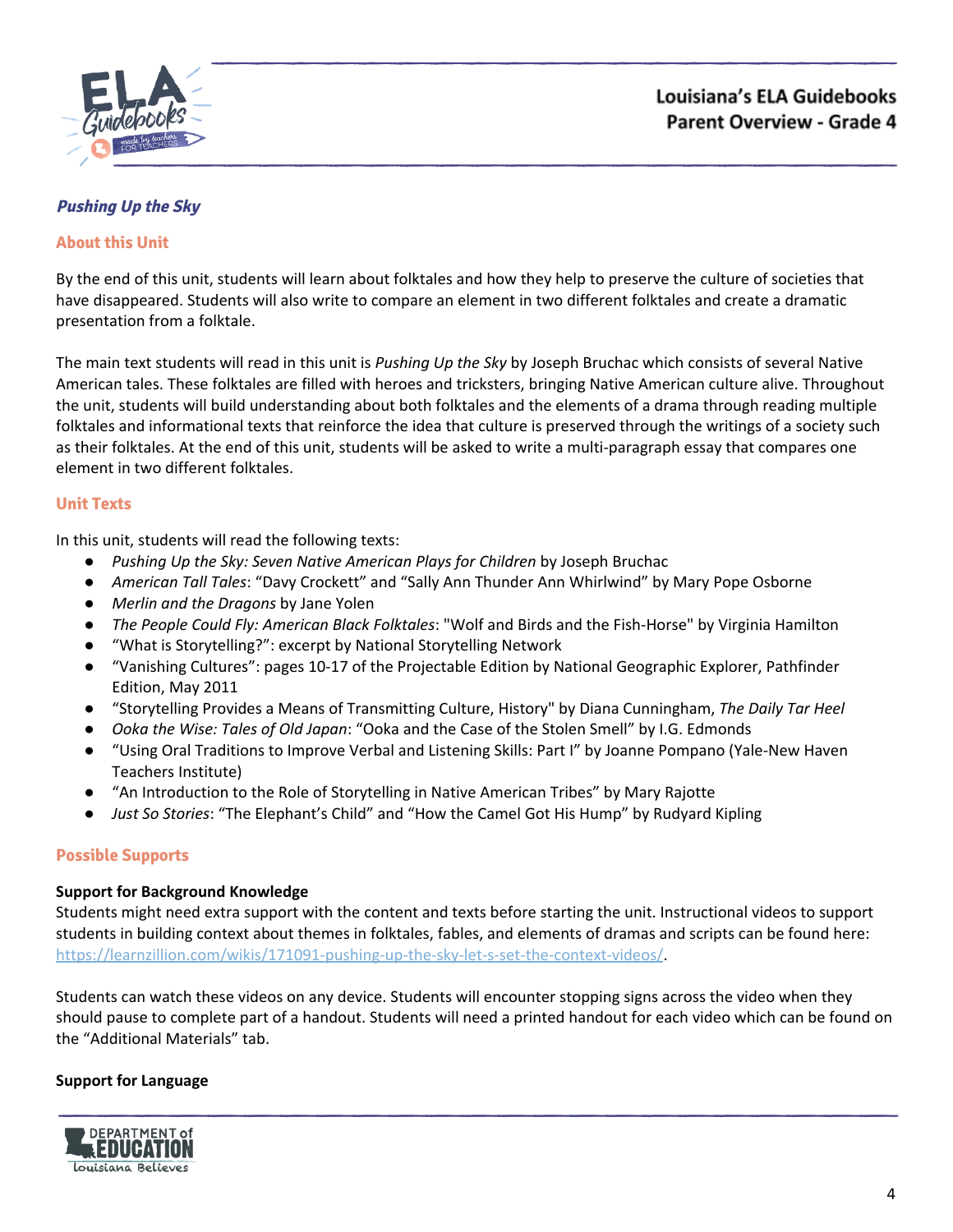

# Louisiana's ELA Guidebooks Parent Overview - Grade 4

- The following words and their word families are important to the unit focus. Throughout the unit, students will read these words in multiple texts and learn the meaning of them. Students should use these words in their conversations and written responses. As often as you can, you should try to work these words into your conversations with students.
	- narrate, narrator, narrative, narrating
	- legend, legendary
	- stories, story, storytelling, storied
	- culture, cultured, multicultural, cultural

## **Support for Reading**

Students who are still learning English may need to use native language to English dictionaries/translators, native language texts (when available) and other supports to make the texts more accessible. They will need more time to read the texts.

# **Support for Organization**

If students struggle with organization, you should

- $\bullet$  consider printing and using a self-monitoring checklist<sup>5</sup> to help them stay on task;
- $\bullet$  consider creating or asking students to help you create a daily or weekly to-do list<sup>6</sup> to help them stay on task and understand their responsibilities each day for school and at home;
- $\bullet$  consider visual/pictorial directions<sup>7</sup> to help them understand what they should be doing at certain times throughout the day;
- provide clear, realistic expectations for the recommended duration of work sessions, and break assignments into manageable work periods with suggested break times throughout materials to support student needs; and/or
- provide visual support like social stories<sup>8</sup> and choice boards to reinforce expectations and support communication.

# **Support for Writing**

- consider using tools such as [transitions,](https://learnzillion.com/resources/157892/) grades 3-5, evidence [sentence](https://learnzillion.com/resources/157864/) starters, grades 3-5, and ELA [Guidebook](https://learnzillion.com/resources/81043) [Grammar](https://learnzillion.com/resources/81043) Guide and th[e](https://learnzillion.com/resources/39149-writealong) [WriteAlong](https://learnzillion.com/resources/39149-writealong)[frames.](https://learnzillion.com/resources/116858/) If you are unsure of how to use these tools, you should request a telephone conference with the student's teacher for additional guidance.
- consider allowing students to respond orally while you write down their responses, **if they qualify for an accommodation of transcribed answers**; and/or
- **●** consider having students write in their native language if English is not their first language, then translate their written responses into English on another day.

<sup>8</sup> <http://www.researchautism.net/interventions/168/social-stories-and-autism?print=1>



<sup>5</sup> <https://goalbookapp.com/toolkit/v/strategy/self-monitoring>

<sup>6</sup> <https://web.uri.edu/teachonline/the-power-of-to-do-lists/>

<sup>7</sup> <https://catapultlearning.com/2016/05/17/using-visual-supports-for-students-with-developmental-disabilities/>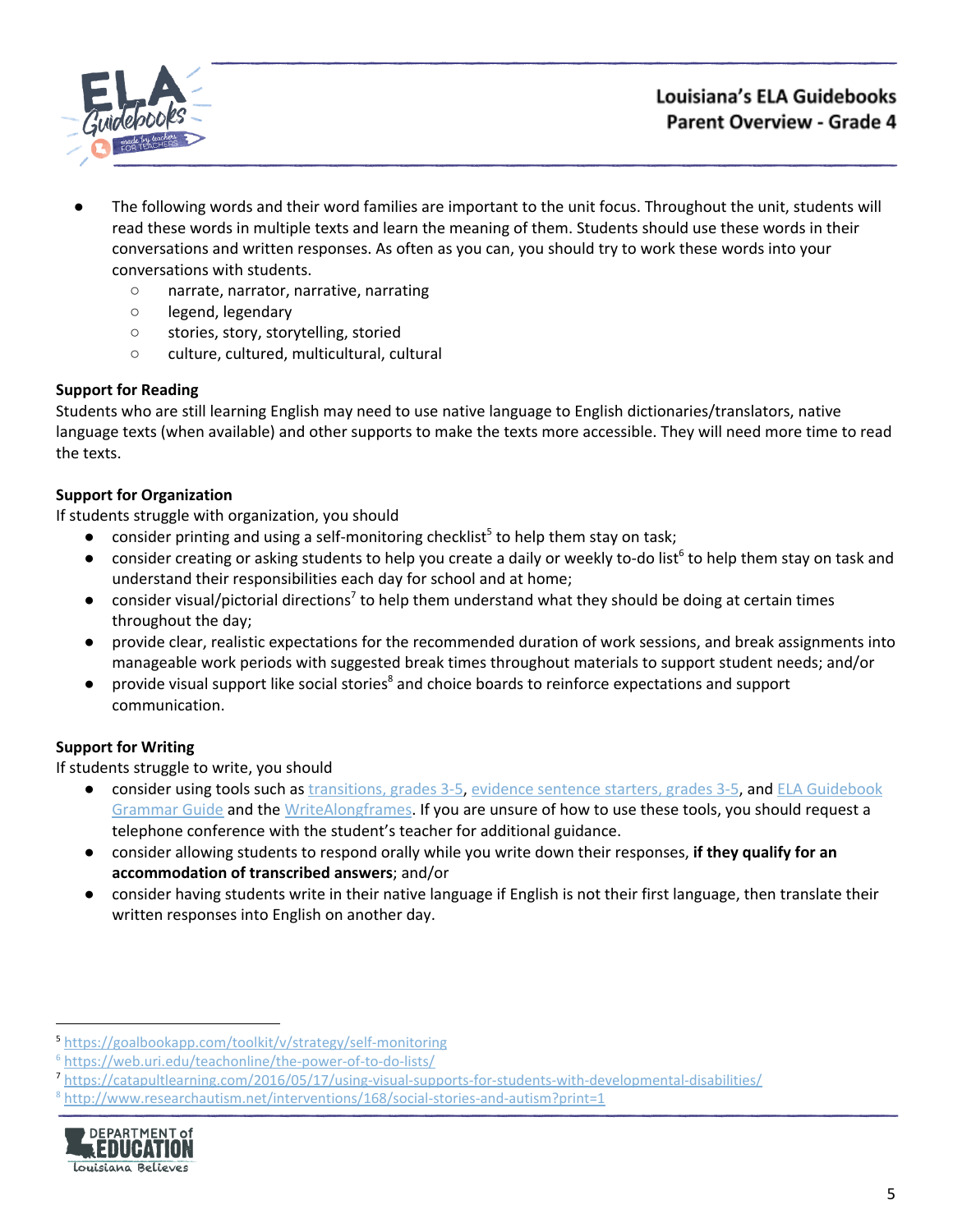

### <span id="page-5-0"></span>**American Revolution**

## **About this Unit**

By the end of this unit, students will have read texts about the American Revolution to understand the choices colonists were faced with and the decisions they had to make leading up to and during the Revolutionary War.

The main text students will read in this unit is *If You Lived at the Time of the American Revolution* by Kay Moore which describes life in the time of the American Revolution from the point of view of a young child and retells the history of the Revolutionary War. Throughout the unit, students will consider both sides of the conflict—the Loyalists or the British and the patriots or the colonists—to understand the decisions and choices each had to make. At the end of the unit, students will engage in a debate between the British and the colonists and then write an opinion essay in response to the colonists being justified in declaring their independence and fighting the Revolutionary War.

### **Unit Texts**

In this unit, students will read the following texts:

- *If You Lived at the Time of the American Revolution* by Kay Moore
- *Liberty! How the Revolutionary War Began* by Lucille Recht Penner
- *George vs. George: The American Revolution As Seen from Both Sides* by Rosalyn Schanzer
- *And Then What Happened, Paul Revere?* by Jean Fritz
- *Katie's Trunk* by Ann Turner
- *Those Rebels, John and Tom* by Barbara Kerley
- "Paul Revere's Ride" by Henry Wadsworth Longfellow
- "Military Perspectives" by PBS.org
- "Colonization and Revolutionary War: The Declaration of Independence" by ReadWorks
- "The Landlord's Mistake" by Louisiana EAGLE

### **Possible Supports**

### **Support for Background Knowledge**

Students might need extra support with the content and texts before starting the unit. Instructional videos to support students in building context about the colonists and the difference between democracy and monarchy can be found here: [https://learnzillion.com/wikis/159503-american-revolution-let-s-set-the-context-videos/.](https://learnzillion.com/wikis/159503-american-revolution-let-s-set-the-context-videos/)

Students can watch these videos on any device. Students will encounter stopping signs across the video when they should pause to complete part of a handout. Students will need a printed handout for each video which can be found on the "Additional Materials" tab.

### **Support for Language**

The following words and their word families are important to the unit focus. Throughout the unit, students will read these words in multiple texts and learn the meaning of them. Students should use these words in their conversations and written responses. As often as you can, you should try to work these words into your conversations with students.

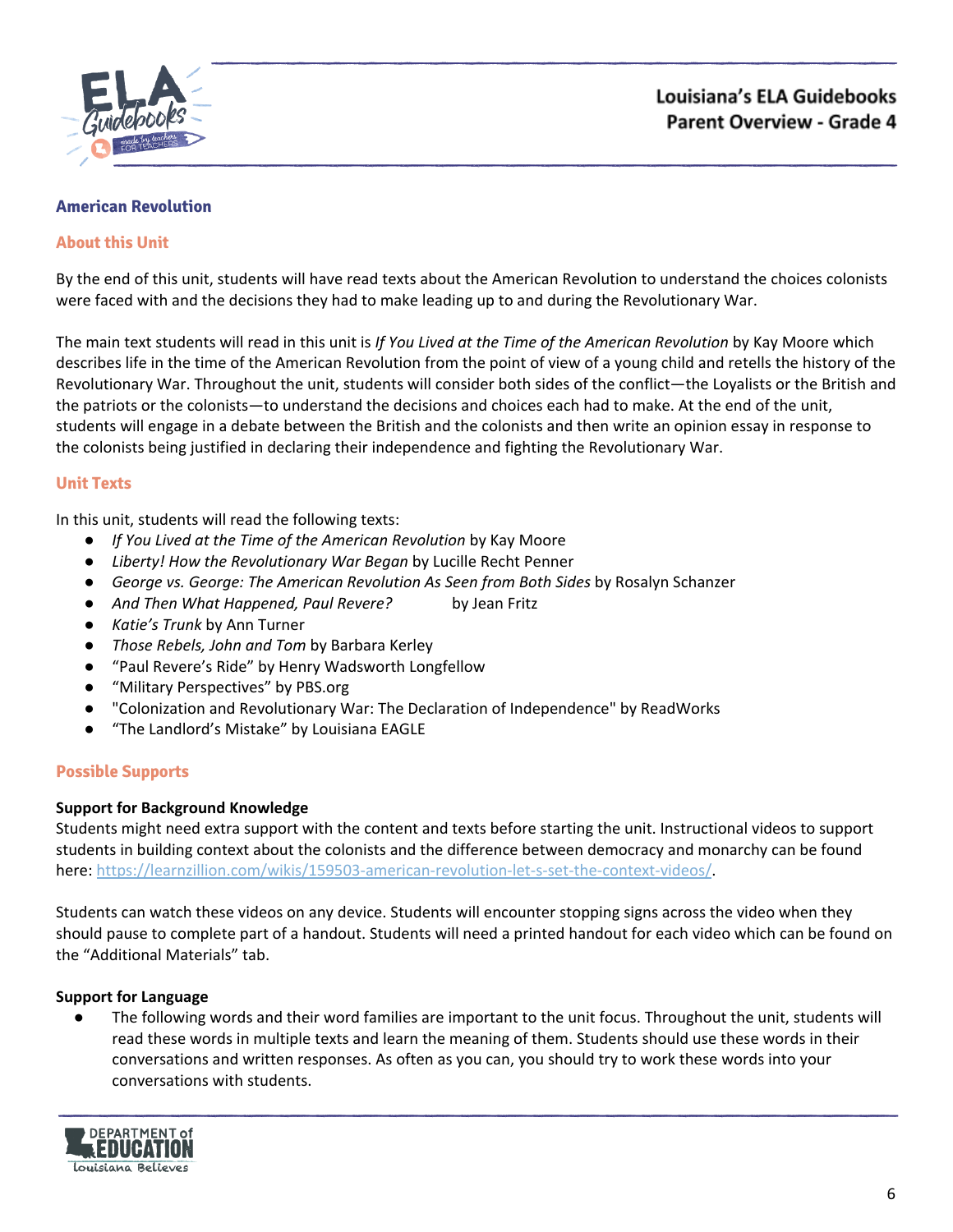

# Louisiana's ELA Guidebooks Parent Overview - Grade 4

- history, histories, historic, historical, historically, historicalness, anti-historical, anti-historically, anti-historicalness, unhistorical
- revolution, revolt, revolutionist, revolutionary

# **Support for Reading**

Students who are still learning English may need to use native language to English dictionaries/translators, native language texts (when available) and other supports to make the texts more accessible. They will need more time to read the texts.

# **Support for Organization**

If students struggle with organization, you should

- $\bullet$  consider printing and using a self-monitoring checklist<sup>9</sup> to help them stay on task;
- $\bullet$  consider creating or asking students to help you create a daily or weekly to-do list<sup>10</sup> to help them stay on task and understand their responsibilities each day for school and at home;
- consider visual/pictorial directions<sup>11</sup> to help them understand what they should be doing at certain times throughout the day;
- provide clear, realistic expectations for the recommended duration of work sessions, and break assignments into manageable work periods with suggested break times throughout materials to support student needs; and/or
- $\bullet$  provide visual support like social stories<sup>12</sup> and choice boards to reinforce expectations and support communication.

# **Support for Writing**

- consider using tools such as [transitions,](https://learnzillion.com/resources/157892/) grades 3-5, evidence [sentence](https://learnzillion.com/resources/157864/) starters, grades 3-5, and ELA [Guidebook](https://learnzillion.com/resources/81043) [Grammar](https://learnzillion.com/resources/81043) Guide and th[e](https://learnzillion.com/resources/39149-writealong) [WriteAlong](https://learnzillion.com/resources/39149-writealong)[frames.](https://learnzillion.com/resources/116858/) If you are unsure of how to use these tools, you should request a telephone conference with the student's teacher for additional guidance.
- consider allowing students to respond orally while you write down their responses, **if they qualify for an accommodation of transcribed answers**; and/or
- **●** consider having students write in their native language if English is not their first language, then translate their written responses into English on another day.

 $12$  <http://www.researchautism.net/interventions/168/social-stories-and-autism?print=1>



<sup>9</sup> <https://goalbookapp.com/toolkit/v/strategy/self-monitoring>

<sup>&</sup>lt;sup>10</sup> <https://web.uri.edu/teachonline/the-power-of-to-do-lists/>

<sup>11</sup> <https://catapultlearning.com/2016/05/17/using-visual-supports-for-students-with-developmental-disabilities/>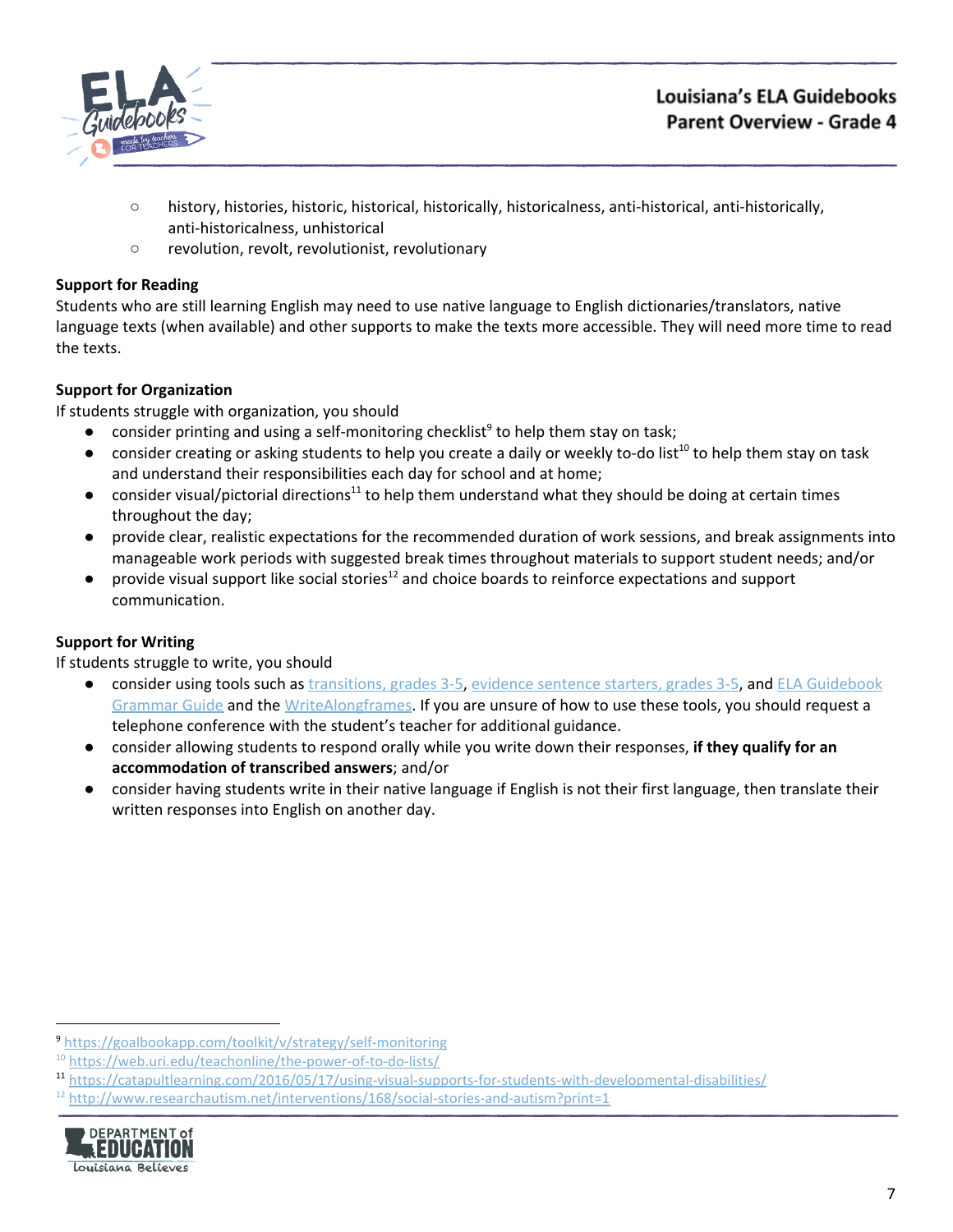

# <span id="page-7-0"></span>**The Lightning Thief**

## **About this Unit**

By the end of this unit, students will be able to read a grade level text and understand the concept of a quest and its importance in mythology. Students will understand that myths have universal themes and elements and that Greek mythology still influences society today. Students will also learn about Greek gods and their relationship to one another.

The main text students will read in this unit is *The Lightning Thief* by Rick Riordan which is a fantasy-adventure novel which tells the tale of Perseus "Percy" Jackson, a twelve-year-old kid from New York. Percy discovers he is a demi-god and undertakes a quest that changes him along the way. Throughout the unit, students will build their understanding of mythology including the gods and goddesses represented in modern literature and language. At the end of this unit, students will be asked to write an essay that shows how the quest is used in the text and how it influences the main character's development.

### **Unit Texts**

In this unit, students will read the following texts:

- *The Lightning Thief* by Rick Riordan
- *Favorite Greek Myths*: "The Face in the Pool" and "The Weaving Contest" by Mary Pope Osborne
- *Where the Mountain Meets the Moon,* chapters 3-6, eight, ten, and eleven by Grace Lin
- *Percy Jackson & The Olympians: The Lightning Thief*, Minotaur chase scene video by Chris Columbus (Director)
- *Hercules*, various clips by Ron Clements and John Musker (Directors)
- *D'Aulaires' Book of Greek Myths*: "Heracles" and "The Wild and Vulgar Centaurs" by Ingri and Edgar Parin D'Aulaire
- "Atlanta's Race" by Louisiana EAGLE

### **Possible Supports**

### **Support for Background Knowledge**

Students might need extra support with the content and texts before starting the unit. Instructional videos to support students in building context about religious beliefs in Ancient Greece, characters in Greek mythology, and settings in Greek myths can be found here: [https://learnzillion.com/wikis/136635-lightning-thief-let-s-set-the-context-videos/.](https://learnzillion.com/wikis/136635-lightning-thief-let-s-set-the-context-videos/)

Students can watch these videos on any device. Students will encounter stopping signs across the video when they should pause to complete part of a handout. Students will need a printed handout for each video which can be found on the "Additional Materials" tab.

### **Support for Language**

- The following words and their word families are important to the unit focus. Throughout the unit, students will read these words in multiple texts and learn the meaning of them. Students should use these words in their conversations and written responses. As often as you can, you should try to work these words into your conversations with students.
	- myth, mythology, mythical

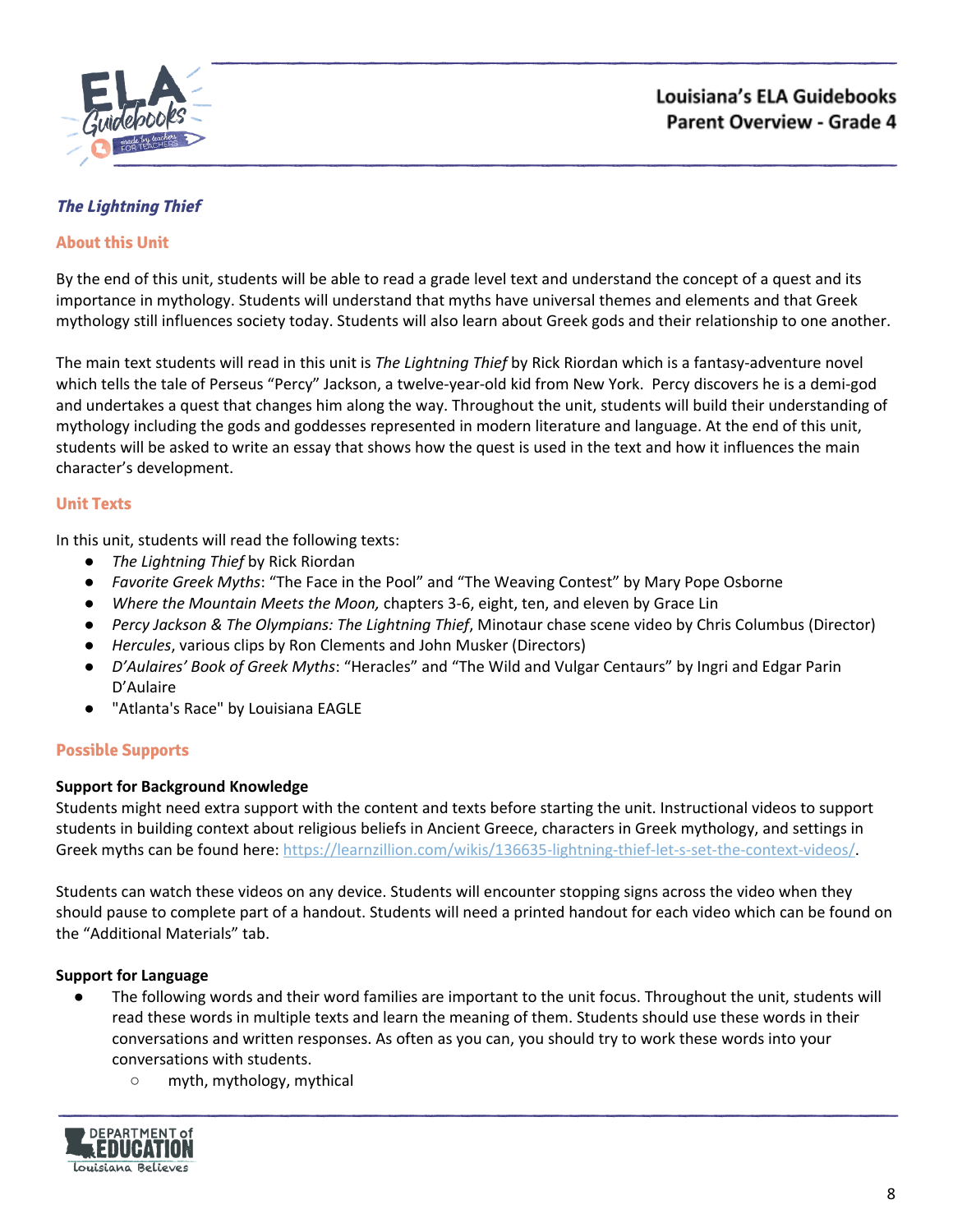

- quest, questing, question
- hero, heroic, heroism

# **Support for Reading**

Students who are still learning English may need to use native language to English dictionaries/translators, native language texts (when available) and other supports to make the texts more accessible. They will need more time to read the texts.

# **Support for Organization**

If students struggle with organization, you should

- $\bullet$  consider printing and using a self-monitoring checklist<sup>13</sup> to help them stay on task;
- $\bullet$  consider creating or asking students to help you create a daily or weekly to-do list<sup>14</sup> to help them stay on task and understand their responsibilities each day for school and at home;
- $\bullet$  consider visual/pictorial directions<sup>15</sup> to help them understand what they should be doing at certain times throughout the day;
- provide clear, realistic expectations for the recommended duration of work sessions, and break assignments into manageable work periods with suggested break times throughout materials to support student needs; and/or
- $\bullet$  provide visual support like social stories<sup>16</sup> and choice boards to reinforce expectations and support communication.

# **Support for Writing**

- consider using tools such as [transitions,](https://learnzillion.com/resources/157892/) grades 3-5, evidence [sentence](https://learnzillion.com/resources/157864/) starters, grades 3-5, and ELA [Guidebook](https://learnzillion.com/resources/81043) [Grammar](https://learnzillion.com/resources/81043) Guide and th[e](https://learnzillion.com/resources/39149-writealong) [WriteAlong](https://learnzillion.com/resources/39149-writealong)[frames.](https://learnzillion.com/resources/116858/) If you are unsure of how to use these tools, you should request a telephone conference with the student's teacher for additional guidance.
- consider allowing students to respond orally while you write down their responses, **if they qualify for an accommodation of transcribed answers**; and/or
- **●** consider having students write in their native language if English is not their first language, then translate their written responses into English on another day.

 $16$  <http://www.researchautism.net/interventions/168/social-stories-and-autism?print=1>



<sup>13</sup> <https://goalbookapp.com/toolkit/v/strategy/self-monitoring>

<sup>&</sup>lt;sup>14</sup> <https://web.uri.edu/teachonline/the-power-of-to-do-lists/>

<sup>15</sup> <https://catapultlearning.com/2016/05/17/using-visual-supports-for-students-with-developmental-disabilities/>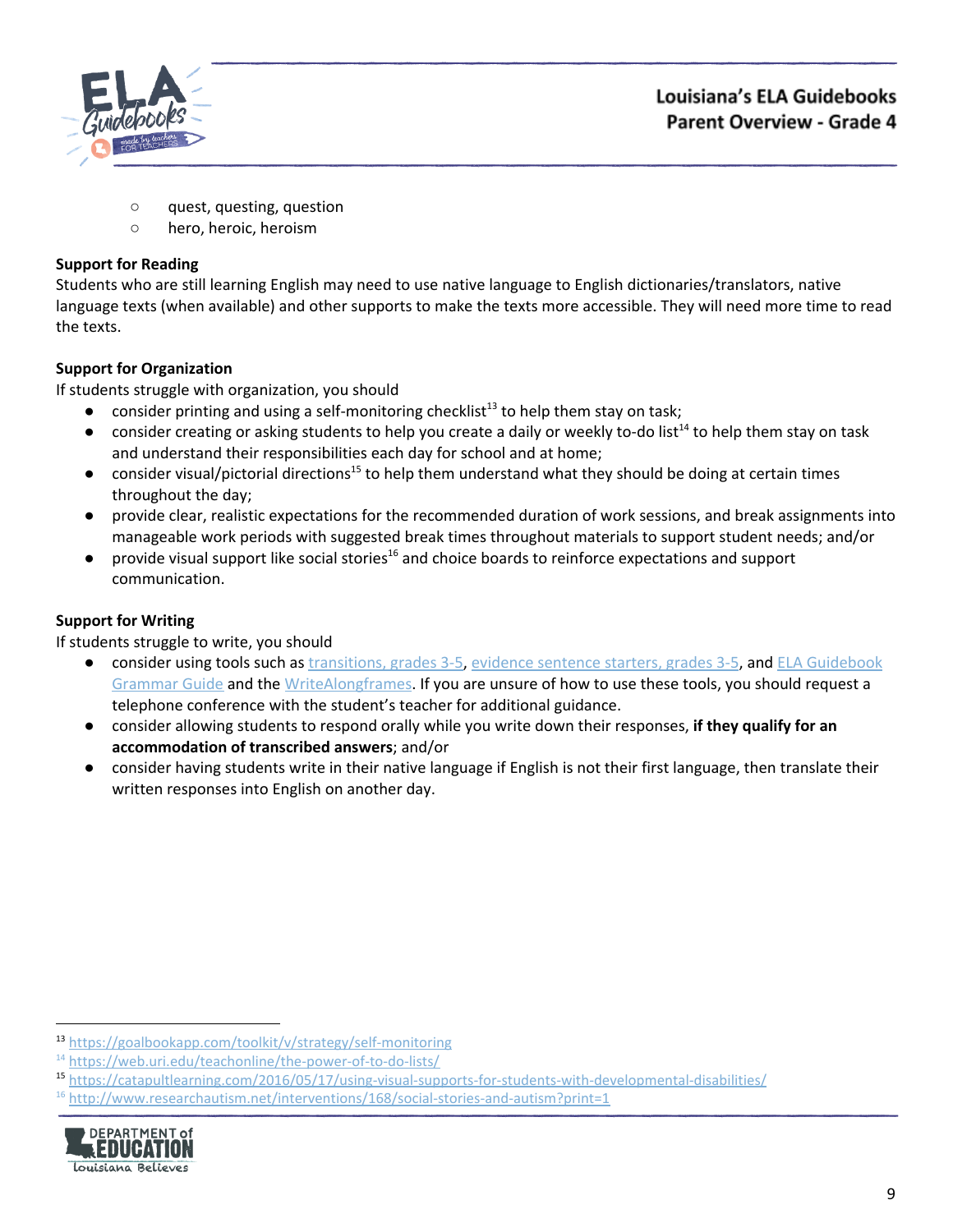

### <span id="page-9-0"></span>**Hurricanes**

## **About this Unit**

By the end of this unit, students will learn about hurricanes and their impact on Louisiana and people all over the world.

The main text students will read in this unit is *Surviving Hurricanes* by Elizabeth Raum which presents accounts of children affected by hurricanes around the world. This informational text describes the characteristics of hurricanes, offers insight into the experiences of various children who have survived these natural disasters, and identifies areas of devastation on maps. Throughout the unit, students will analyze firsthand and secondhand accounts of events to determine that learning about history involves the sharing of memories. At the end of the unit, students will be asked to write a narrative about a character who experiences a hurricane firsthand.

## **Unit Texts**

In this unit, students will read the following texts:

- Oral Histories from Louisiana Hurricanes: Katrina 1 (Barbara Terance's account, begins at 20:30) by Barbara Terance from "We Watched Everything Wash Away" Part 2: Hurricane Katrina
- Oral Histories from Louisiana Hurricanes: Katrina 2 by Mike Miller/NPR
- Oral Histories from Louisiana Hurricanes: Katrina 3 by Elizabeth/"This I Believe"
- Oral Histories from Louisiana Hurricanes Katrina 4 by Debra Dennis from the Hurricane Digital Memory Bank
- "Providence" by Natasha Trethewey
- *● Hurricane Digital Memory Bank*
- Louisiana Emergency Preparedness Guide by the State of Louisiana
- "Hurricane Myths: Fact or Fiction" by *Fox News Insider*
- *Hurricanes: Earth's Mightiest Storms* by Patricia Lauber
- *My Louisiana Sky*: chapters 1-2 and 18-20 by Kimberly Willis Holt
- *I Survived Hurricane Katrina, 2005* by Lauren Tarshis
- *Surviving Hurricanes (Children's True Stories)* by Elizabeth Raum
- *Letters from Katrina: Stories of Hope and Inspiration* by Mark Hogg and Kim Lemaire
- *Call Me Hero* by Claire Bateman

### **Possible Supports**

### **Support for Background Knowledge**

Students might need extra support with the content and texts before starting the unit. Instructional videos to support students in building context about why Louisiana is faced with so many hurricanes, what a hurricane is, and the concept of reading art can be found here: [https://learnzillion.com/wikis/136634-hurricanes-let-s-set-the-context-videos/.](https://learnzillion.com/wikis/136634-hurricanes-let-s-set-the-context-videos/)

Students can watch these videos on any device. Students will encounter stopping signs across the video when they should pause to complete part of a handout. Students will need a printed handout for each video which can be found on the "Additional Materials" tab.

### **Support for Language**

● The following words and their word families are important to the unit focus. Throughout the unit, students will